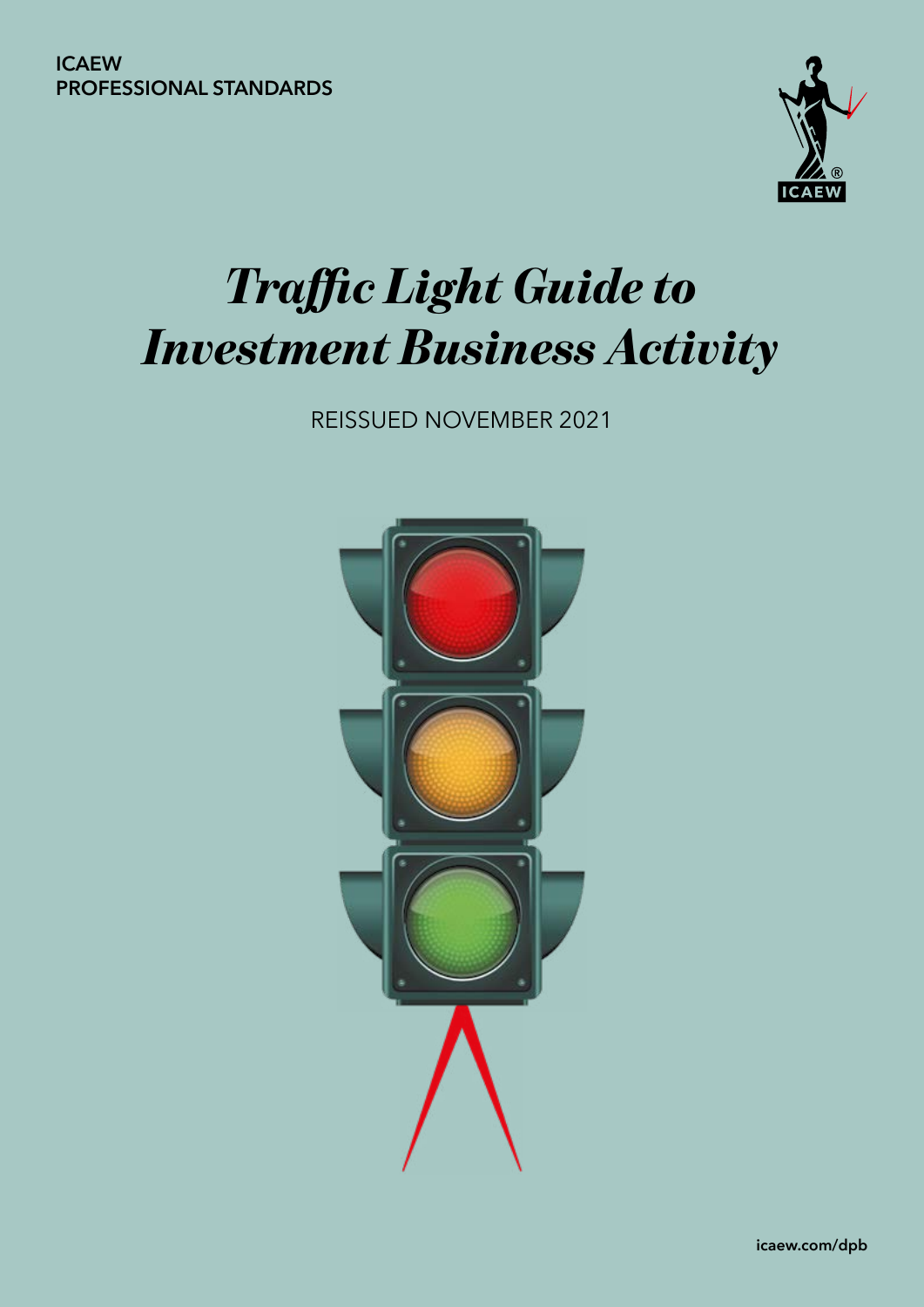## *Introduction*

The purpose of this guide is to help firms identify whether a DPB (Investment Business) licence, or FCA authorisation with the appropriate permission category, is needed to undertake a particular investment activity or whether this can be done without any authorisation under the Financial Services and Markets Act 2000 (the Act).

This is a complex area and this guide is not exhaustive. The activities which are regulated activities are specified in the Financial Services and Markets Act 2000 (Regulated Activities) Order 2001. You should refer to this if you remain in any doubt as to whether a service is regulated and obtain legal advice where necessary.

The content of this guide is colour-coded to help distinguish between the different types of investment services your firm can offer. This will depend on your firm's regulatory status under the Act.

#### **GREEN: NOT REGULATED.**

Can be offered without a DPB (Investment Business) licence or FCA authorisation.

#### **AMBER: ALLOWED WITH A DPB (INVESTMENT BUSINESS) LICENCE.**

Can be offered with a DPB (Investment Business) licence.

#### **RED: DIRECT FINANCIAL CONDUCT AUTHORITY (FCA) AUTHORISATION IS REQUIRED.**

This work cannot be carried out without FCA authorisation.

#### **THE CONTENT OF THIS GUIDE IS PROVIDED AGAINST THE FOLLOWING CLIENT LIFE CYCLE SETTINGS:**

#### **[ACCUMULATION \(SECTION 1 - PAGE 4\)](#page-3-0)**

| Pensions<br>Portfolio management<br>Securities<br>Home finance (mortgages, home reversion plans and home purchase plans)<br>Bank deposit accounts (including National Savings and investment products) | 5<br>6<br>7<br>10<br>11 |
|--------------------------------------------------------------------------------------------------------------------------------------------------------------------------------------------------------|-------------------------|
| DE-ACCUMULATION (SECTION 2 - PAGE 12)                                                                                                                                                                  |                         |
| Pensions<br>Portfolio management<br>Securities                                                                                                                                                         | 13<br>13<br>14          |
| PERSONAL PROTECTION (SECTION 3 - PAGE 16)                                                                                                                                                              |                         |
| Non-investment insurance contracts                                                                                                                                                                     | 17                      |
| <b>ESTATE PLANNING (SECTION 4 - PAGE 18)</b>                                                                                                                                                           |                         |
| Pensions<br>Term insurance<br>Whole of life insurance/insurance bonds<br>Gift and loan and discounted gift trusts                                                                                      | 19<br>20<br>21<br>22    |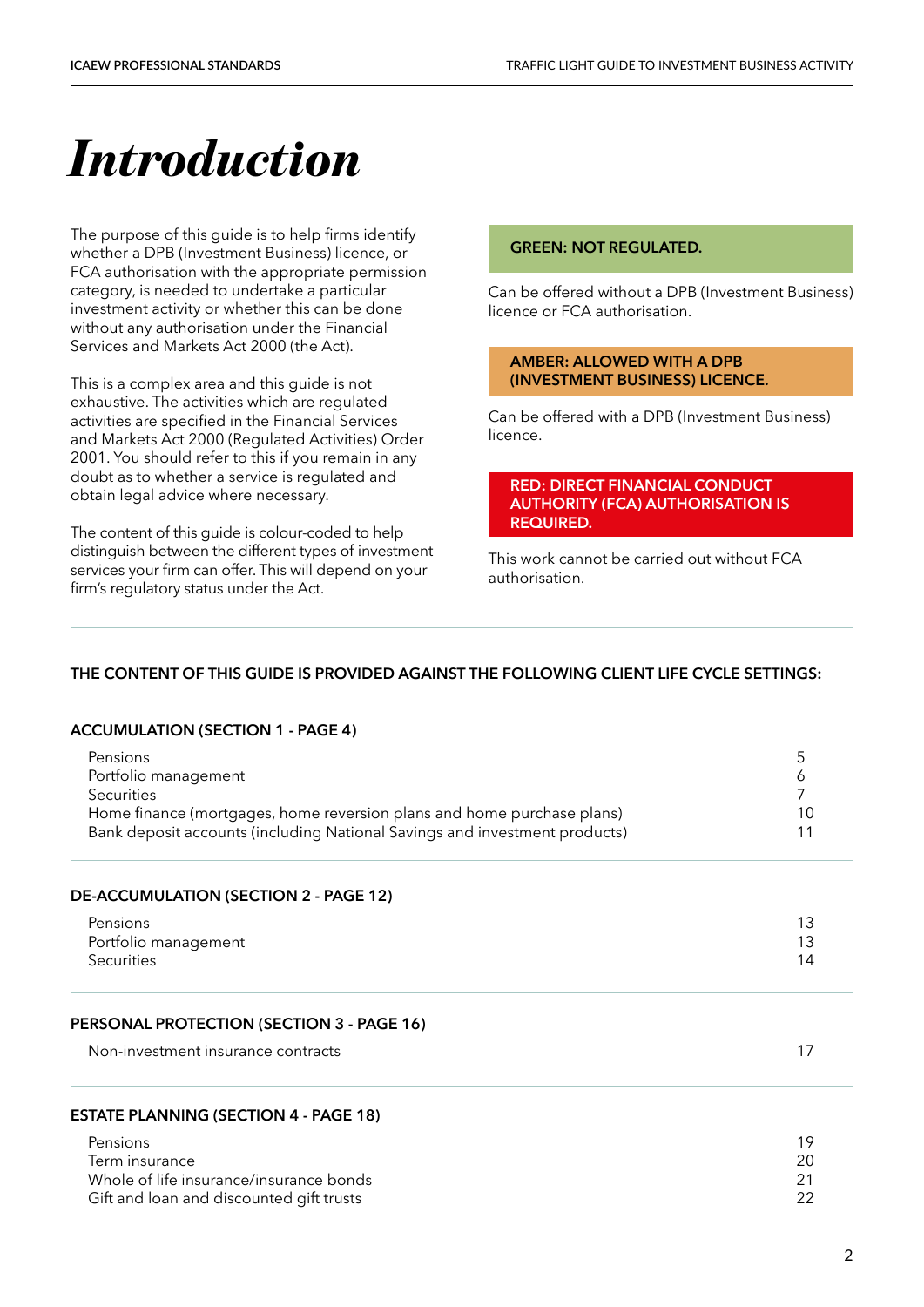#### **THIS TRAFFIC LIGHT GUIDE HAS BEEN RE-ISSUED FOR 2021 AND REPLACES PREVIOUS VERSIONS OF THIS GUIDE WHICH ARE NOW OBSOLETE.**

Any investment business conducted under a [DPB \(Investment Business\) licence](https://www.icaew.com/regulation/dpb-investment-business-licence) as an exempt regulated activity must be incidental and arise out of, or is complementary to, another professional service. Further guidance is contained in the [DPB](https://www.icaew.com/regulation/dpb-handbook)  [\(Investment Business\) Handbook](https://www.icaew.com/regulation/dpb-handbook) (1 October 2018) which sets out the way in which exempt regulated services should be provided to clients and the regulations which firms are expected to follow as well as further guidance on the allowed activities.

When communicating with clients about investment opportunities a firm could be making a financial promotion under section 21 of the Act which, unless it is exempt under the terms of the Financial Promotions Order, only a firm authorised by the Financial Conduct Authority (FCA) will be able to issue or approve. This is a complex area and firms should seek external advice if there is any doubt as to the requirements, or contact the ICAEW Technical Advisory Team +44 (0)1908 248 250. There are exemptions which have been specifically designed for DPB (Investment Business) licensed firms which allow them to make communications about a regulated activity allowed by the licence.

#### **ETHICAL CONSIDERATIONS**

When making introductions to financial advisers, firms must also follow the [ICAEW Code of Ethics](https://www.icaew.com/technical/ethics) in relation to independence and objectivity. If an introduction to a restricted adviser (ie, someone who cannot provide independent advice across all markets and all retail investment products) is deemed appropriate, whether by passing the adviser's details to the client or by passing the client's details directly to the adviser for it to contact the client, the reasons for this, and the safeguards employed, should be clearly documented.

There are circumstances when introductions will be regulated and require a DPB (Investment Business) licence which are dealt with in this guide. For further details please also see the [Introductions to Financial](https://www.icaew.com/technical/tas-helpsheets/ethics/introductions-to-financial-advisers)  [Advisers helpsheet.](https://www.icaew.com/technical/tas-helpsheets/ethics/introductions-to-financial-advisers)

When a firm makes a referral or recommends a financial adviser, it will be under a duty of care to the client to consider the fitness for purpose of the adviser to address the client's needs and carry out due diligence. This includes considering the probity and competence of the financial adviser and checking that their authorisation provides the necessary permissions to carry out the work.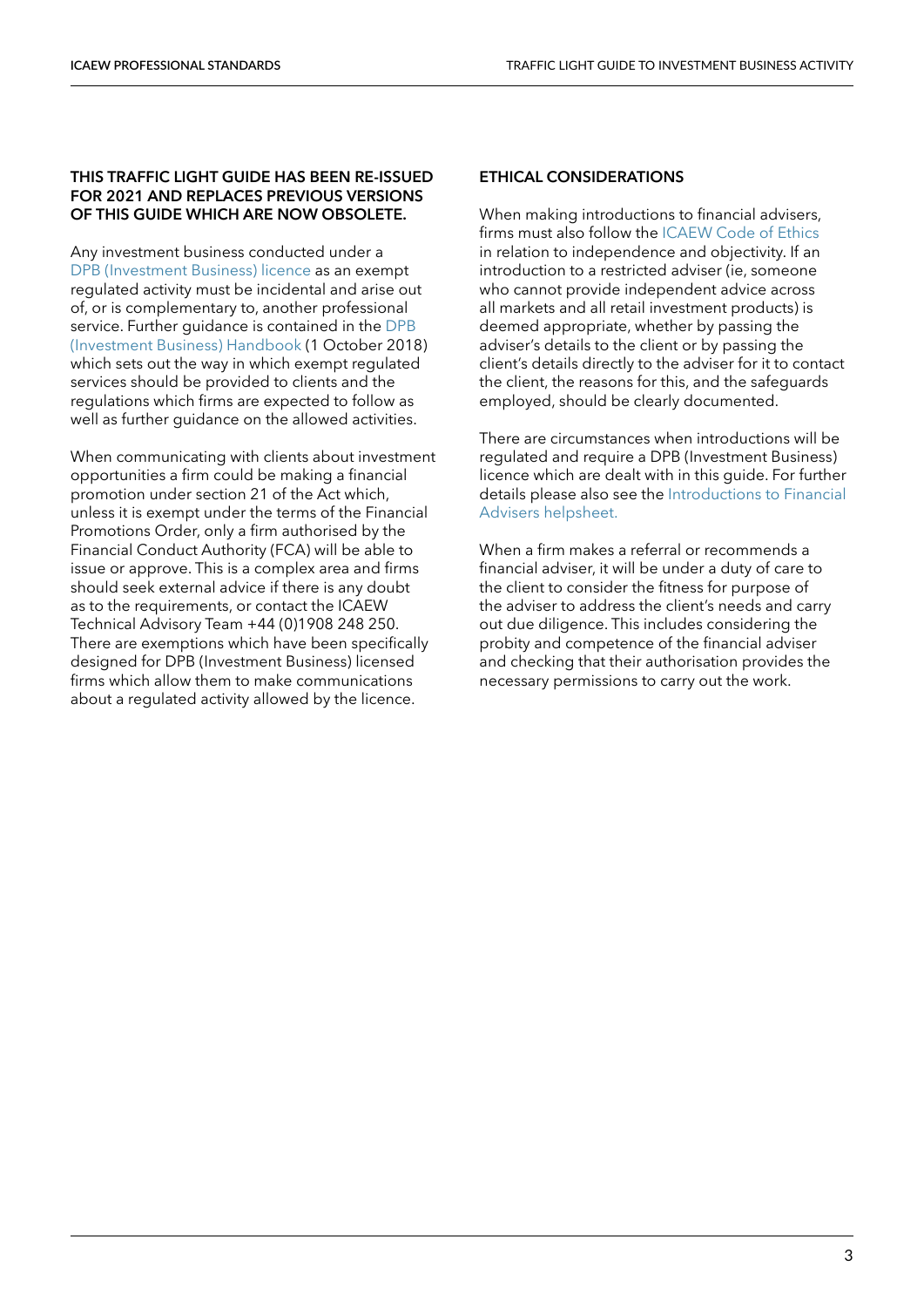# <span id="page-3-0"></span>*Section 1: Accumulation*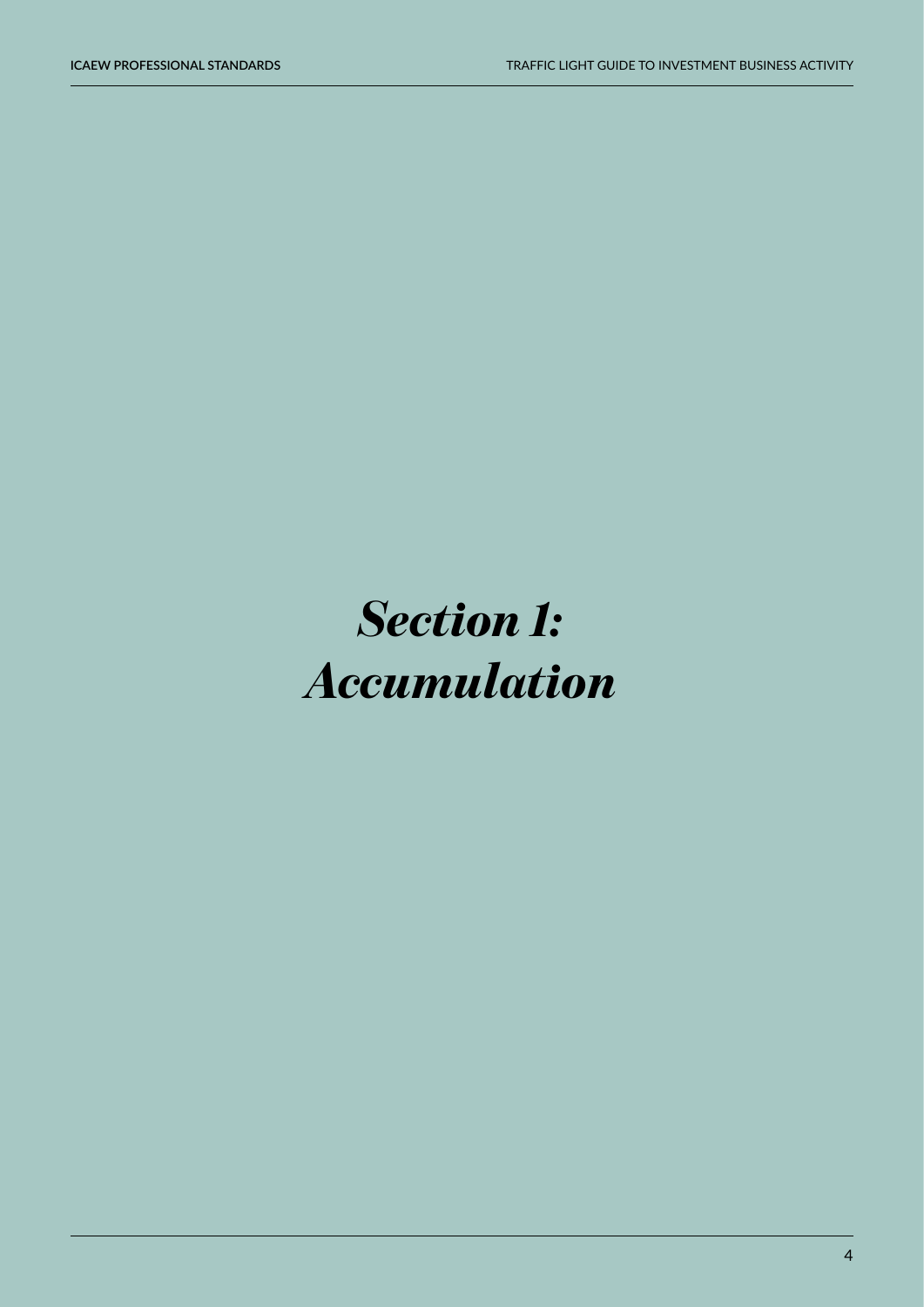### <span id="page-4-0"></span>*Pensions*

#### **NOT REGULATED**

- Factual discussions at a general level with a client about the tax treatment of pensions and general information on the different types of pension schemes that can be used, but not discussions on the merits or suitability of specific pension products. For example, a discussion on the generic differences between workplace pension schemes as opposed to self-invested personal pension schemes, with general comments about their characteristics while refraining from discussing or identifying any specific pension product.
- Providing the client with the name and contact details of an authorised firm (but not passing the details of a client to the authorised firm). No comments can be made on the advice given by the authorised firm.
- Providing auto enrolment services to help client businesses identify and set up an auto enrolment compliant pension scheme for their employees.

#### **REGULATED BUT CAN BE DONE WITH A DPB (INVESTMENT BUSINESS) LICENCE**

- Passing a client's details to an authorised firm with the client's consent for the adviser to contact the client.
- Explaining and evaluating advice given by an authorised firm and identifying whether this is suitable or not, but not giving alternative advice.
- **Implementing investment planning in** cooperation with an authorised firm.
- Arranging to make payments into, or to place property into, a personal pension scheme, including a self-invested pension scheme at the request of a client, but not recommending the acquisition or transfer of any rights into such a scheme.

- Discussions with a client on the relative merits and suitability of a specific pension contract eg, a particular self-invested personal pension offered by company X.
- Recommending that a client purchases a specific personal pension contract.
- Advising a client to invest money or put property into a specific personal pension scheme or the disposal of any rights in a scheme such as transferring value to another scheme.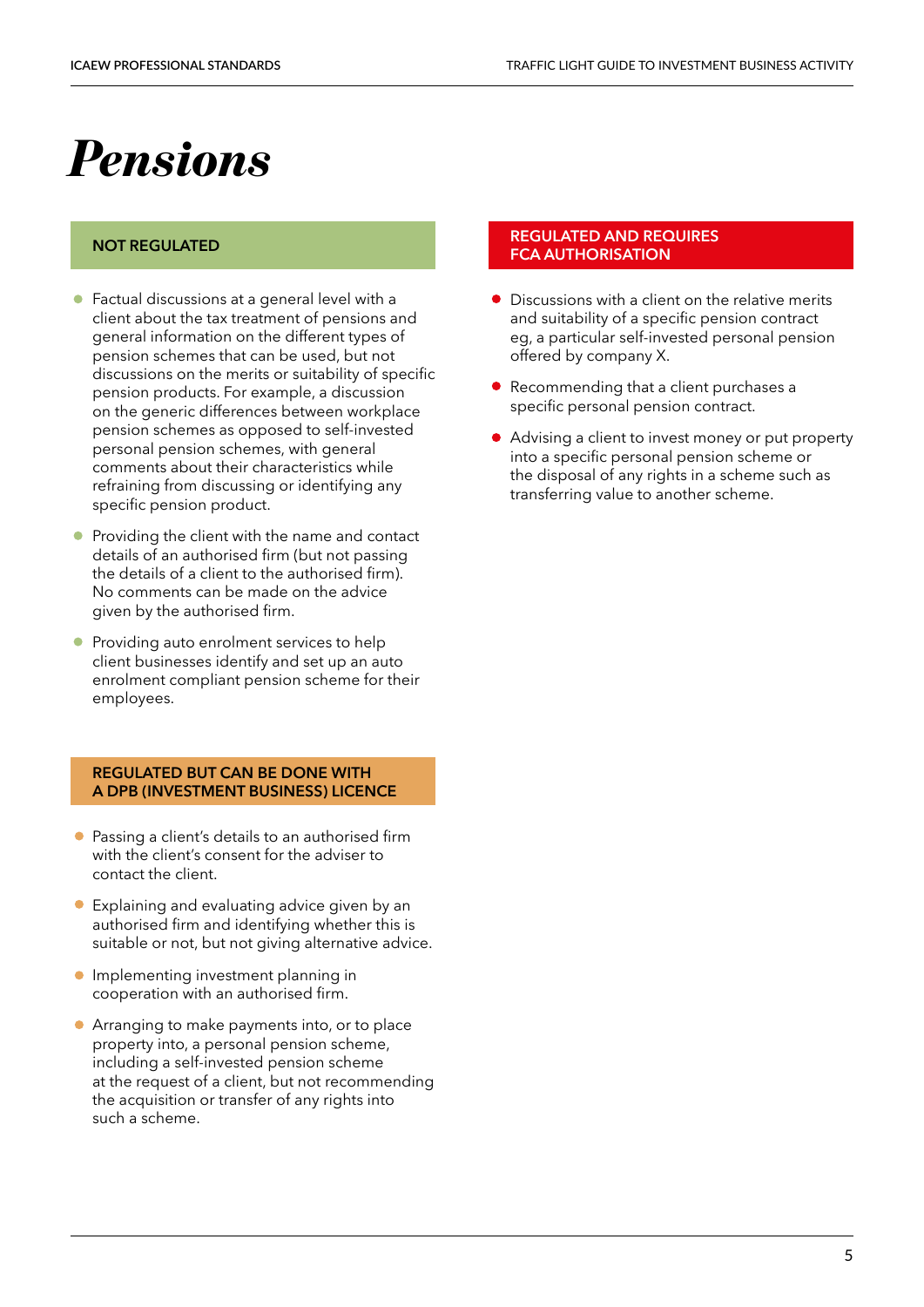# <span id="page-5-0"></span>*Portfolio management*

#### **NOT REGULATED**

- Managing investments\* under a power of attorney, providing all routine day-to-day decisions relating to investments\* are taken by an authorised firm.
- Managing trust assets as a trustee or personal representative provided the person acting as a trustee does not hold themselves out as being able to manage investments\* and is not remunerated for what they do in addition to any remuneration they receive as a trustee or personal representative.

*\*investments exclude all types of insurance contract such as general, life assurance, pensions and term insurance.*

#### **REGULATED BUT CAN BE DONE WITH A DPB (INVESTMENT BUSINESS) LICENCE**

- Non-discretionary decisions:
	- concerning investment strategy eg. the mix of different types of securities;
	- to appoint or remove an external fund manager;
	- that do not concern the acquisition of a particular security or contractually based investment (eg, life policies, investment linked long-term health insurance);
- Arrange the purchase of a security provided the decision is taken by an authorised firm.

#### **REGULATED AND REQUIRES FCA AUTHORISATION**

• Discretionary management of investments.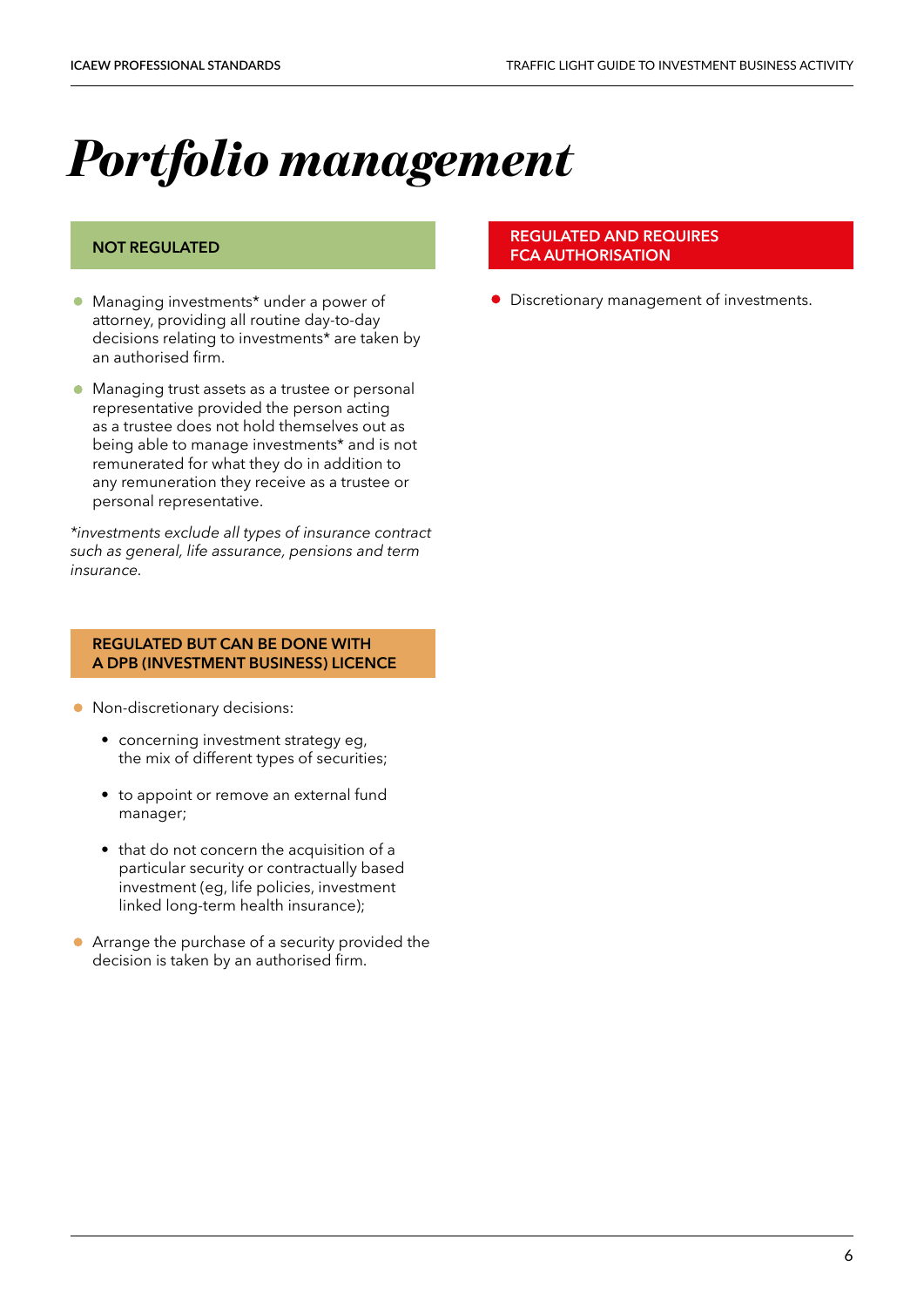## <span id="page-6-0"></span>*Securities*

*Shares: individual investors*

#### **NOT REGULATED**

- Factual discussion at a general level with clients about the difference between listed and unlisted shares and the various investment products available to facilitate the purchase of these, but not discussions on the merits of a specific investment.
- Passing the client's details onto an independent authorised firm with the client's consent for the adviser to contact the client.
- Advising and arranging a reorganisation of shareholdings among family members, for no valuable consideration.
- Providing a valuation of shares for a client provided no advice is given as to whether to purchase the shares.

#### **REGULATED BUT CAN BE DONE WITH A DPB (INVESTMENT BUSINESS) LICENCE**

- Explaining and evaluating advice given by an authorised firm and identifying whether this is suitable or not but not giving alternative advice.
- Discussions with clients, for example, high net worth investors, on the relative merits of investing in an Enterprise Investment Scheme/ Seed Enterprise Scheme.
- Discussions with clients, for example, private equity investors, on the relative merits of purchasing private company shares.
- Arranging for the purchase of any shares, provided that in the case of shares which are, or which will be, traded on a public market, no advice has been given.
- Advice to a client leading to arranging the disposal of a client's investment.
- Implementing plans in cooperation with an authorised firm.
- Advising and arranging a reorganisation of shareholdings between married partners or other family members for valuable consideration.
- Advising shareholders in an unlisted company to take up a rights issue.

- Discussing with clients the relative merits of investing in venture capital trusts.
- Advising on the purchase of shares in a listed company which does not qualify for the exclusion in Article 70 of the Regulated Activities Order.
- Advising shareholders to take up a rights issue where the shares are/will be traded on a public market.
- Advising prospective shareholders in separate companies into which a company is demerging where the shares are/will be traded on a public market.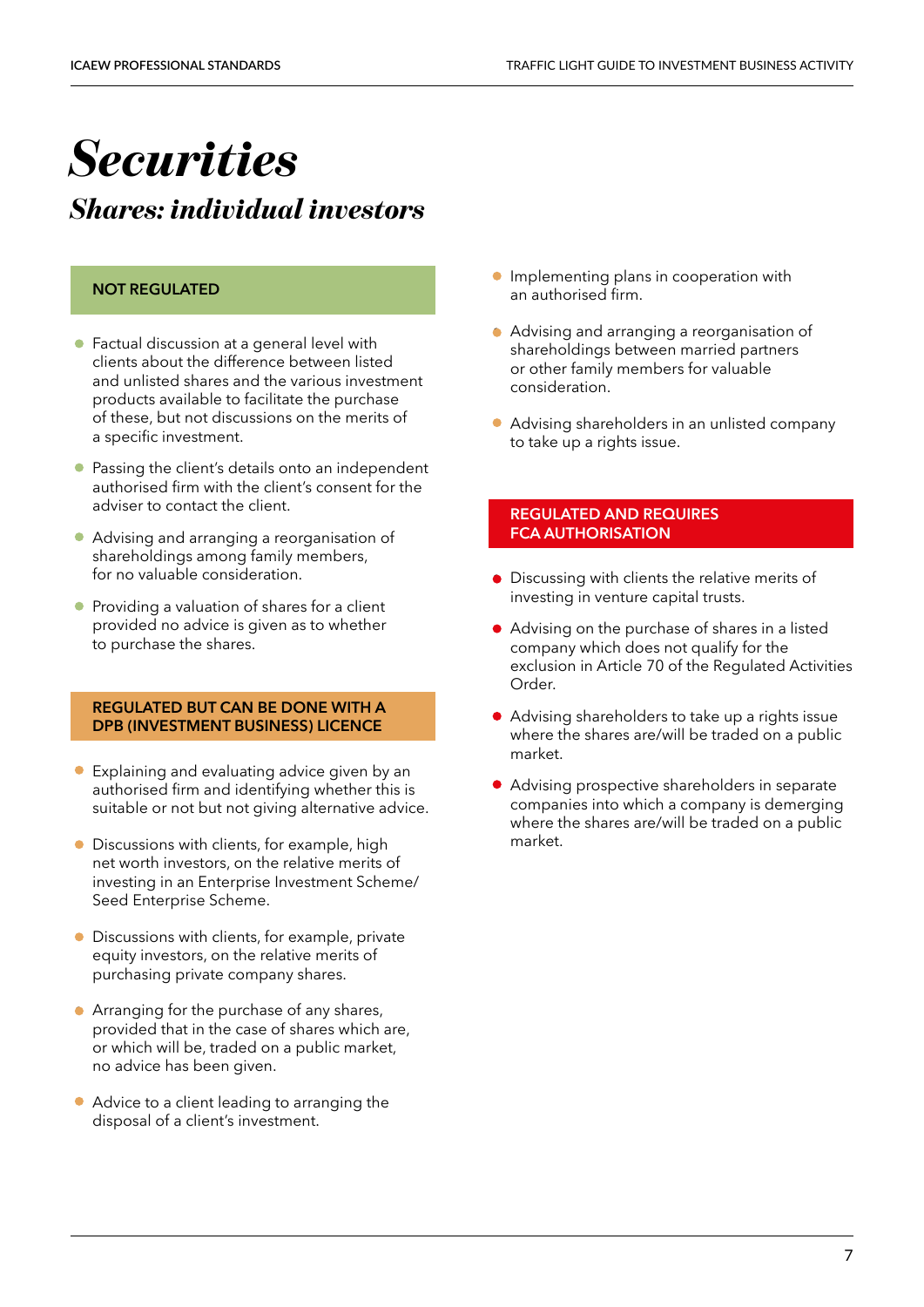### *Shares: incorporated clients (eg, family businesses)*

#### **NOT REGULATED**

- Passing the client's details onto an independent authorised firm with the client's consent for the adviser to contact the client.
- Advising on, and arranging, the formation of a company.
- Advice and assistance to a company to issue shares (including a rights issue), provided this does not result in bringing the company and potential investors together.
- Advising on obtaining an unsecured overdraft or loan.
- Advice to a company on a share buy-back.
- Advice to a company on a take-over bid for another company.
- Advice to a company which wants to go public.
- Advice to a company on restructuring involving setting up a group and the creation of new companies, or advice involving demerging a company into a number of separate companies.

#### **REGULATED BUT CAN BE DONE WITH A DPB (INVESTMENT BUSINESS) LICENCE**

- Advice to a company on the purchase of shares of less than a controlling stake and arranging the transaction.
- Advising a company on making a trade investment of less than a controlling stake in another unlisted company.
- Explaining and evaluating advice given by an authorised firm and identifying whether this is suitable or not but not giving alternative advice.
- Making arrangements for a company to issue shares, which brings about the transaction or make arrangements in which investors participate, for example an introduction to a business angel.
- **•** Implementing plans in cooperation with authorised firms.

#### **REGULATED AND REQUIRES FCA AUTHORISATION**

• Advising an unlisted company on making a trade investment of less than a controlling stake in another listed company.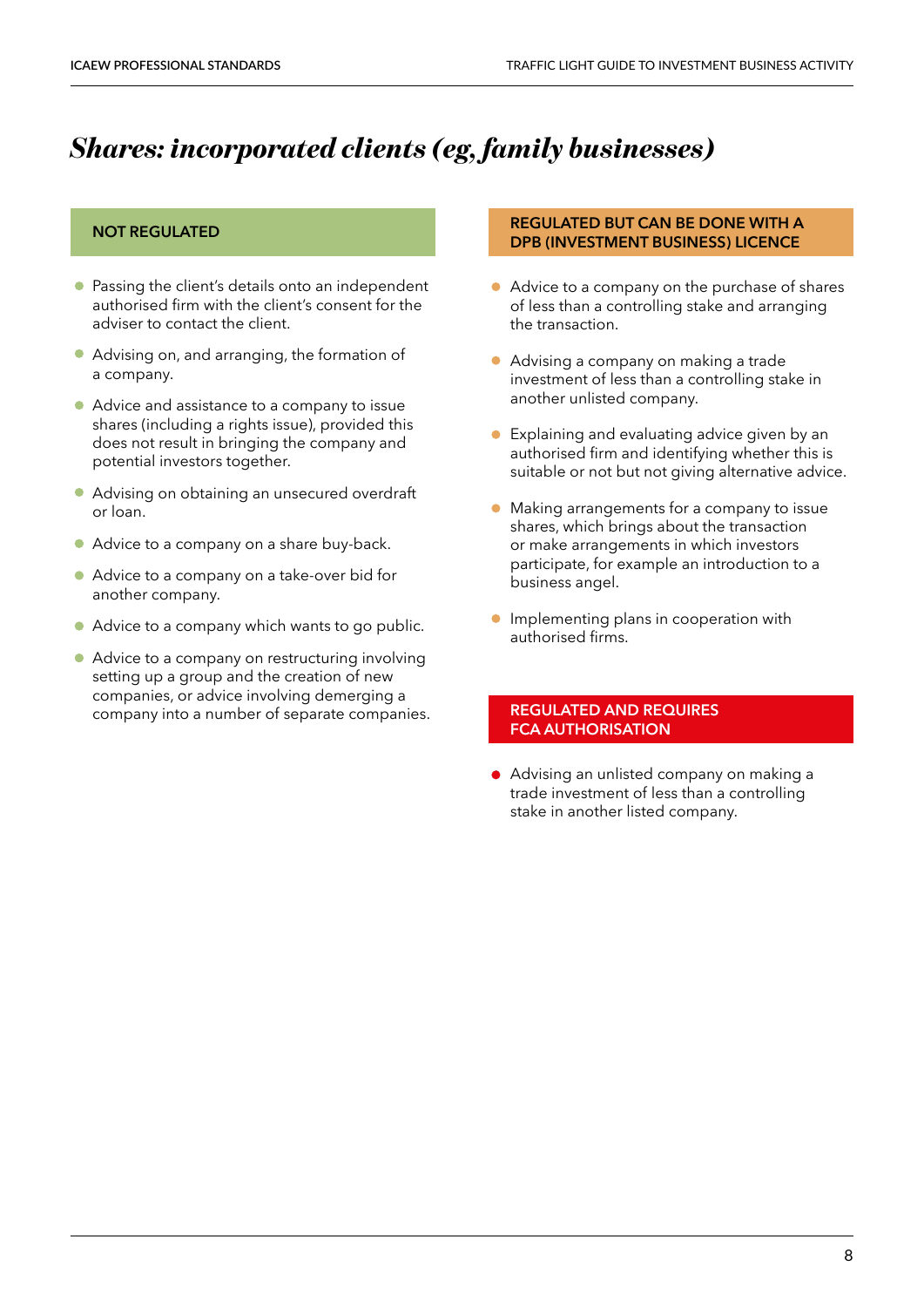### *Stocks and shares ISAs, corporate bonds, gilts, unit and investment trusts and open-ended investment companies*

#### **NOT REGULATED**

- Factual discussions at a general level with a client about the different types of investments, such as explaining the characteristics of unit trusts and ISAs but not discussions on the merits of a specific investment.
- Passing client's details to an independent authorised firm with the client's consent for the firm to contact the client.
- The giving of advice by a trustee to a fellow trustee or beneficiary provided no remuneration is received over and above that for services as a trustee or beneficiary.
- Arranging deals in investments as a trustee or personal representative with a fellow trustee or beneficiary provided no remuneration is received over and above that for services as a trustee or beneficiary.

#### **REGULATED BUT CAN BE DONE WITH A DPB (INVESTMENT BUSINESS) LICENCE**

- Explaining and evaluating advice given by an authorised firm and identifying whether this is suitable or not, but not providing alternative advice.
- On the instruction of a client, arrange with an authorised firm the buying or subscribing for, or underwriting, of these types of investment.
- **Implementing an investment plan in** cooperation with an authorised firm.

- Discussions with clients on the relative merits and suitability of a specific investment offered by company X.
- Recommending that a client purchase a specific investment.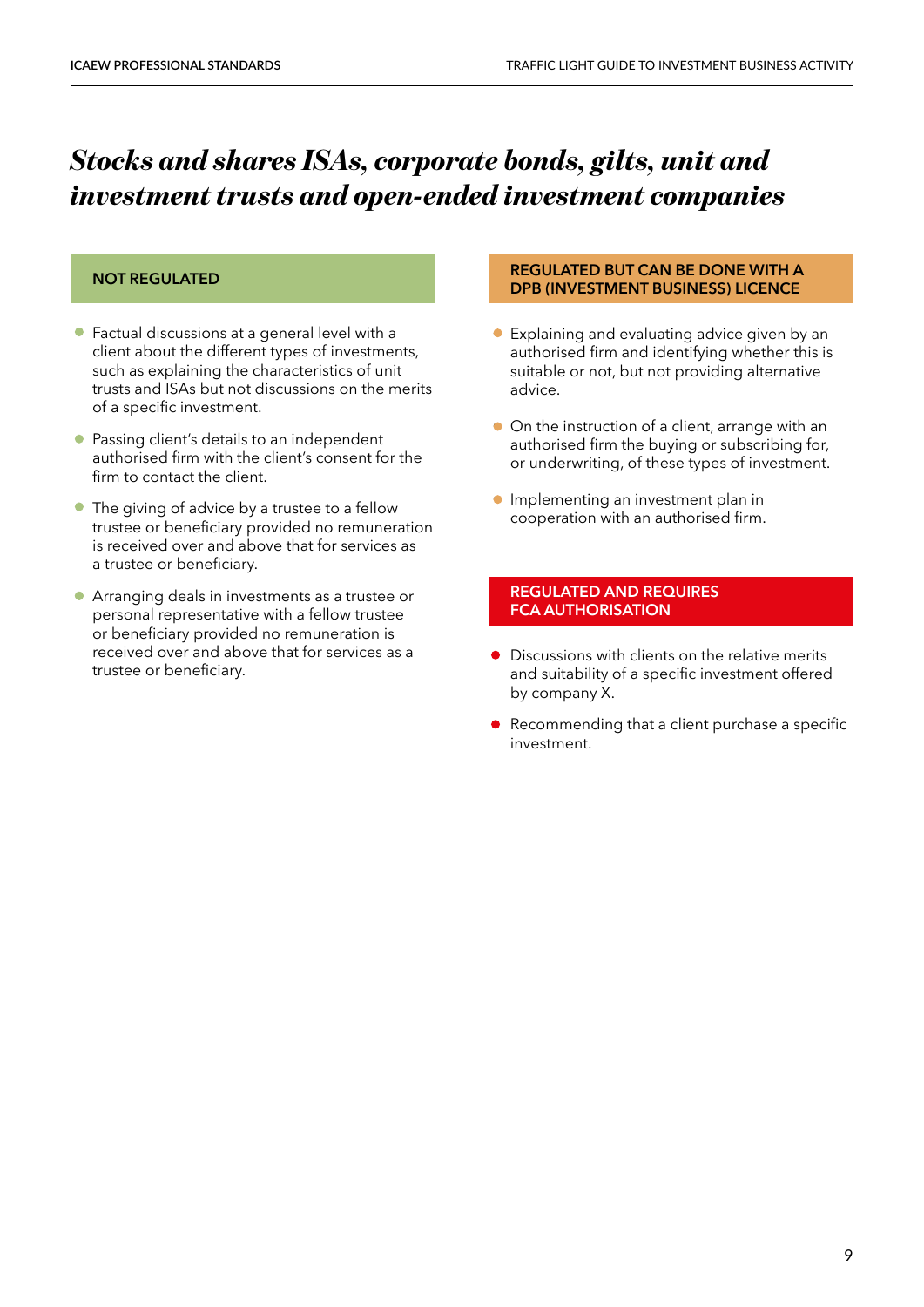### <span id="page-9-0"></span>*Home finance (mortgages, home reversion plans and home purchase plans)*

#### **NOT REGULATED**

- Discussing with, and recommending to, a client about the need for a home finance plan or loan.
- Discussing with, and recommending to, a client about the type of mortgage to obtain.
- Discussing with, and recommending to, a client about which particular lender (which provides a range of home finance plans) to go to.
- **•** Introducing a client to a mortgage broker for home finance business who provides independent advice.
- Introducing a client to a lender for home finance business provided no clients' money is handled and/or a recommendation given in relation to a specific home finance plan.
- Advising a client to surrender a regulated home finance plan.
- Recommending to a client a non-residential/ buy-to-let mortgage on a residential or commercial property.
- An individual acting as a trustee or personal representative is not carrying on a regulated activity where the borrower is a beneficiary under the trust or will in question, for example, advancing money to a beneficiary, provided no remuneration is received over and above that for services as a trustee or beneficiary.

#### **REGULATED BUT CAN BE DONE WITH A DPB (INVESTMENT BUSINESS) LICENCE**

- Discussing with, and recommending, a lender which provides only one type of regulated home finance plan.
- Introducing a client to a lender for home finance business where clients' money is handled in relation to a specific home finance plan.
- Commenting on, agreeing or disagreeing with the advice given in respect of a specific regulated home finance plan by a mortgage broker or lender, but not recommending a specific alternative regulated mortgage contract.
- Recommending a client to vary the terms of an existing regulated home finance plan.

- Recommending a client takes out a specific regulated home finance plan.
- Acting as an intermediary between the client and the lender to advise on, and put in place, a regulated home finance plan.
- Recommending a client takes out an equity release scheme.
- Recommending a client, for example, an accidental landlord, takes out a consumer buy-to-let mortgage.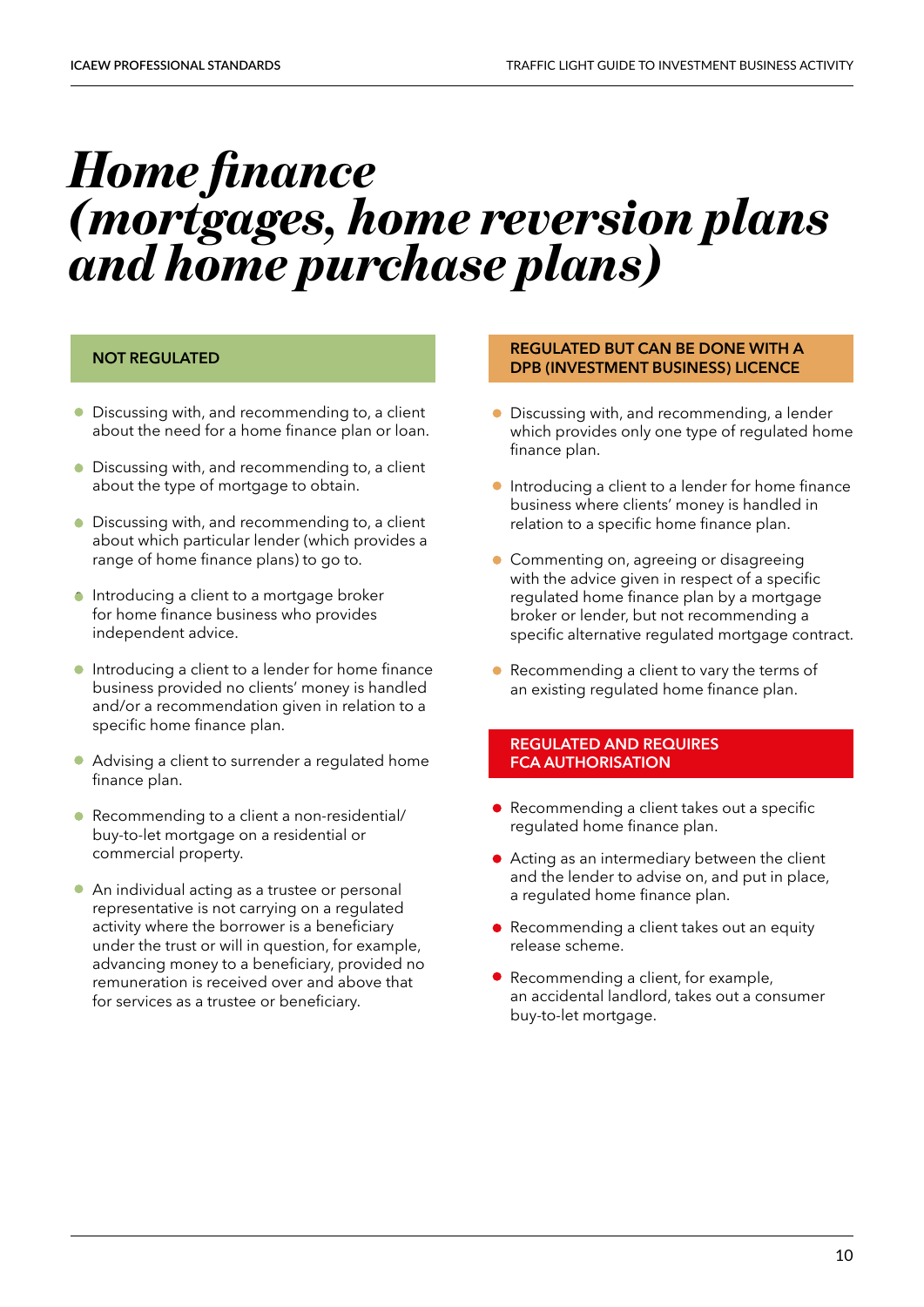### *Bank deposit accounts (including National Savings and investment products)*

Ordinary bank deposit accounts and cash ISAs are not regulated products and therefore no registration is required under the Financial Services & Markets Act 2000 to advise on these.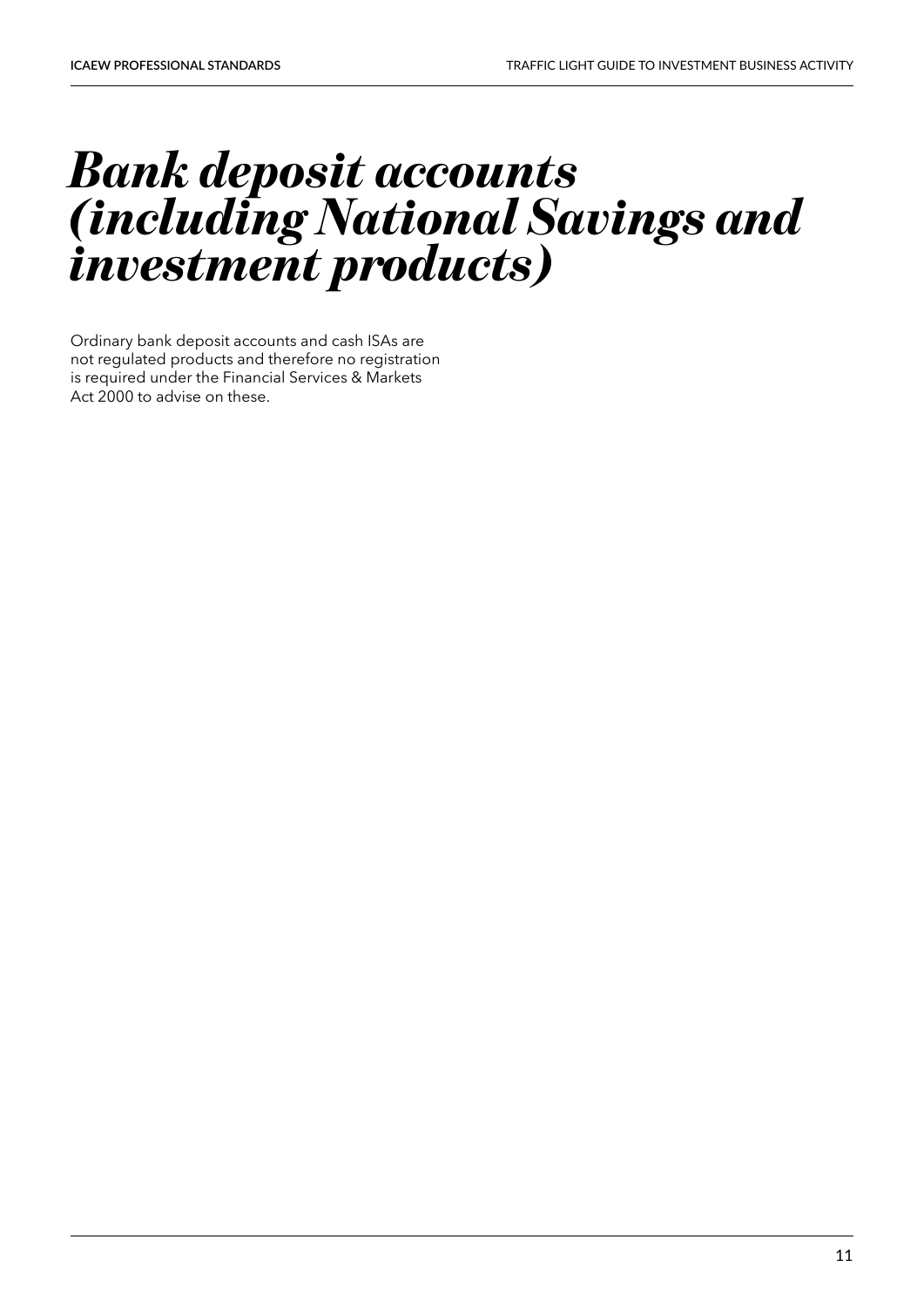## <span id="page-11-0"></span>*Section 2: De-Accumulation*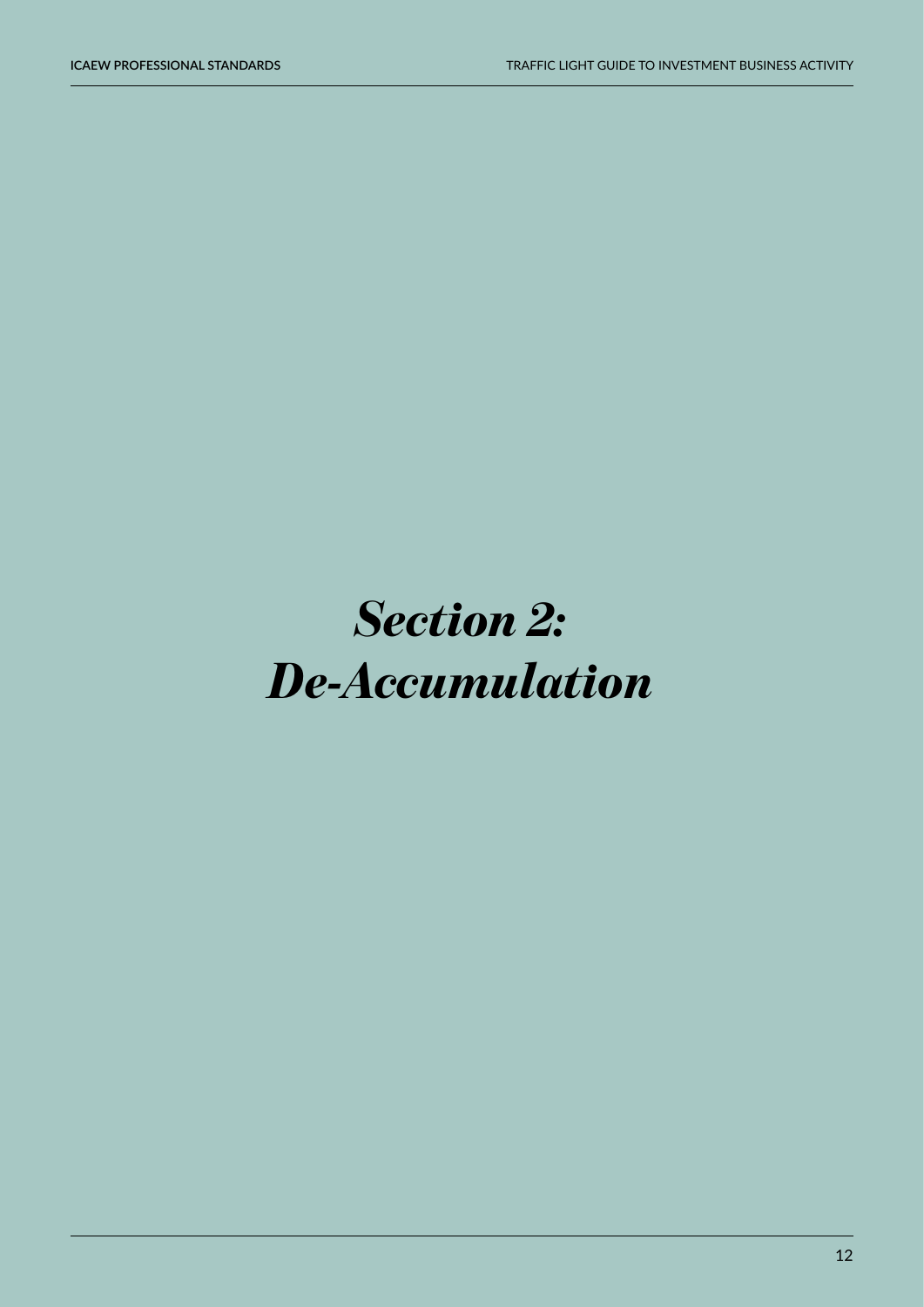### <span id="page-12-0"></span>*Pensions*

#### **NOT REGULATED**

- Discussions with a client on the different ways to access their pension or passing this information on to someone else as part of inheritance tax planning.
- **•** Providing the client with the name and contact details of an authorised firm (but not passing the details of the client to the authorised firm). No comments can be made on the advice given by the authorised firm.

#### **REGULATED BUT CAN BE DONE WITH A DPB (INVESTMENT BUSINESS) LICENCE**

- Passing client's details to an authorised firm with the client's consent for the adviser to contact the client.
- Explaining and evaluating advice given by an authorised firm and identifying whether this is suitable or not, but not giving alternative advice.
- **Implementing investment planning in** cooperation with an authorised firm.
- On the advice of an authorised firm to a client, dispose of some, or all, of the rights under a personal pension scheme.

#### **REGULATED AND REQUIRES FCA AUTHORISATION**

• Discussions with, or making a recommendation to, a client about the disposal of any rights or interests in a personal pension scheme.

### *Portfolio management*

The same as for accumulation except that a DPB (Investment Business) licensed firm can make decisions to sell or not sell securities or contractually based investments.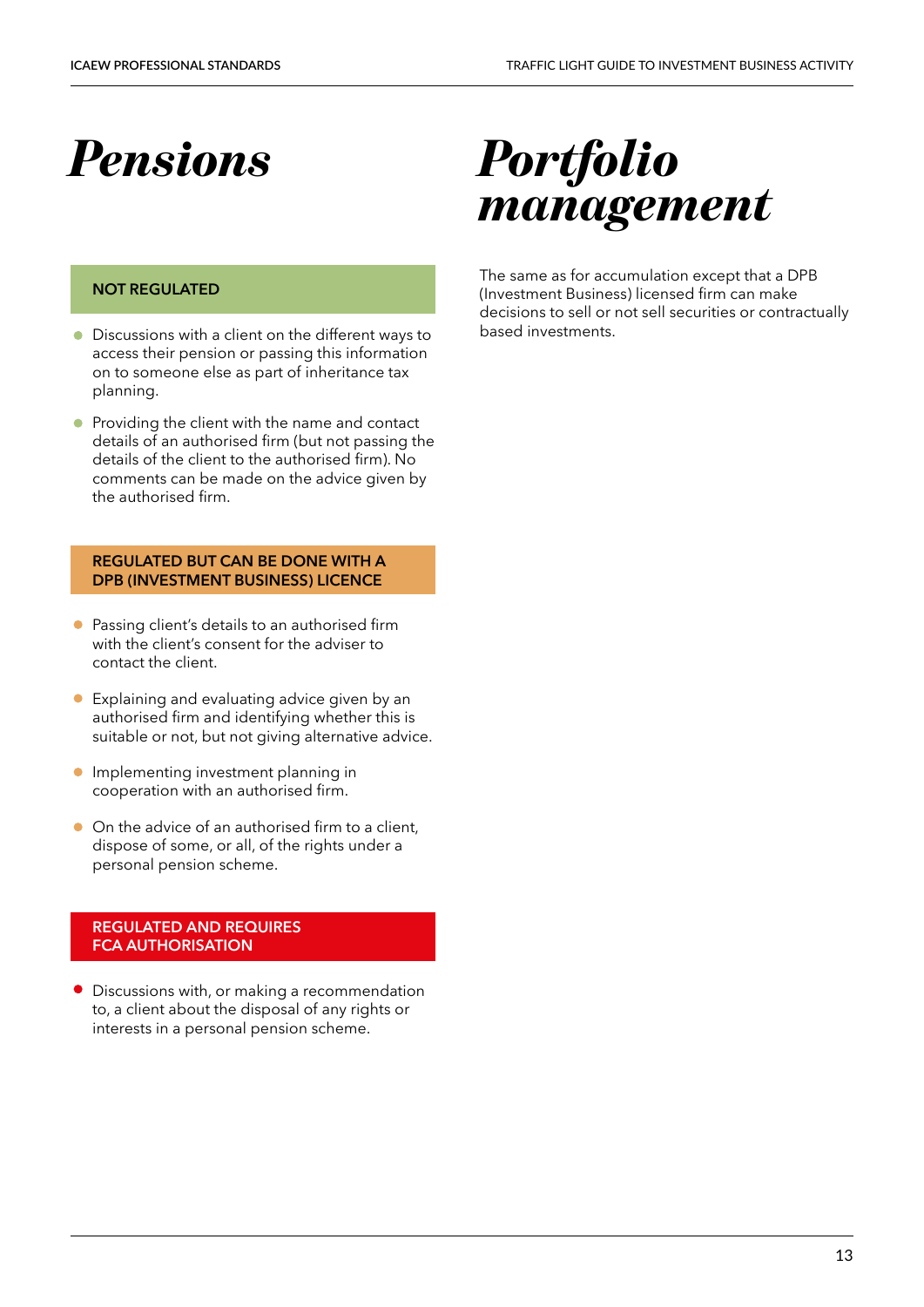# <span id="page-13-0"></span>*Securities*

### *Shares: individual investors*

#### **NOT REGULATED**

• Passing a client's details to an independent authorised firm with the client's consent for the firm to contact the client. No comments can be made on the advice given by the authorised firm.

#### **REGULATED BUT CAN BE DONE WITH A DPB (INVESTMENT BUSINESS) LICENCE**

- Advising on the disposal of any shares in companies which do not qualify for the exclusion in Article 70 of the Regulated Activities Order. For example, arranging for the transfer of shares for valuable consideration between married partners or to other family members.
- Explaining and evaluating advice given by an authorised firm, identifying whether this is suitable and, if appropriate, providing alternative advice, except where the shares are held in a personal pension scheme.
- Arranging for the sale of any shares.
- On the instruction of a client, arrange with an authorised firm to sell shares.
- **•** Implementing an investment plan in cooperation with an authorised firm.

#### **REGULATED AND REQUIRES FCA AUTHORISATION**

• There are no additional investment activities which specifically require FCA authorisation.

### *Shares: incorporated clients (eg, family businesses)*

#### **NOT REGULATED**

- Passing the client's details onto an independent authorised firm with the client's consent for the adviser to contact the client.
- Providing a valuation of shares for a client provided no advice is given as to whether to sell the shares.
- Advising and arranging the sale of a company (listed or unlisted), provided this meets the exclusion in Article 70 of the Regulated Activities Order.

#### **REGULATED BUT CAN BE DONE WITH A DPB (INVESTMENT BUSINESS) LICENCE**

- Advising on, or arranging, the sale of shares to a venture capitalist in order to raise capital.
- Explaining and evaluating advice given by an authorised firm and identifying whether this is suitable or not, but not giving alternative advice.
- On the instruction of a client, arrange with an authorised firm to sell shares.
- Arranging an equity for debt exchange for a company with financial problems to increase stability.
- **•** Implementing plans in cooperation with the authorised firm.

#### **REGULATED AND REQUIRES FCA AUTHORISATION**

• There are no additional investment activities which specifically require FCA authorisation.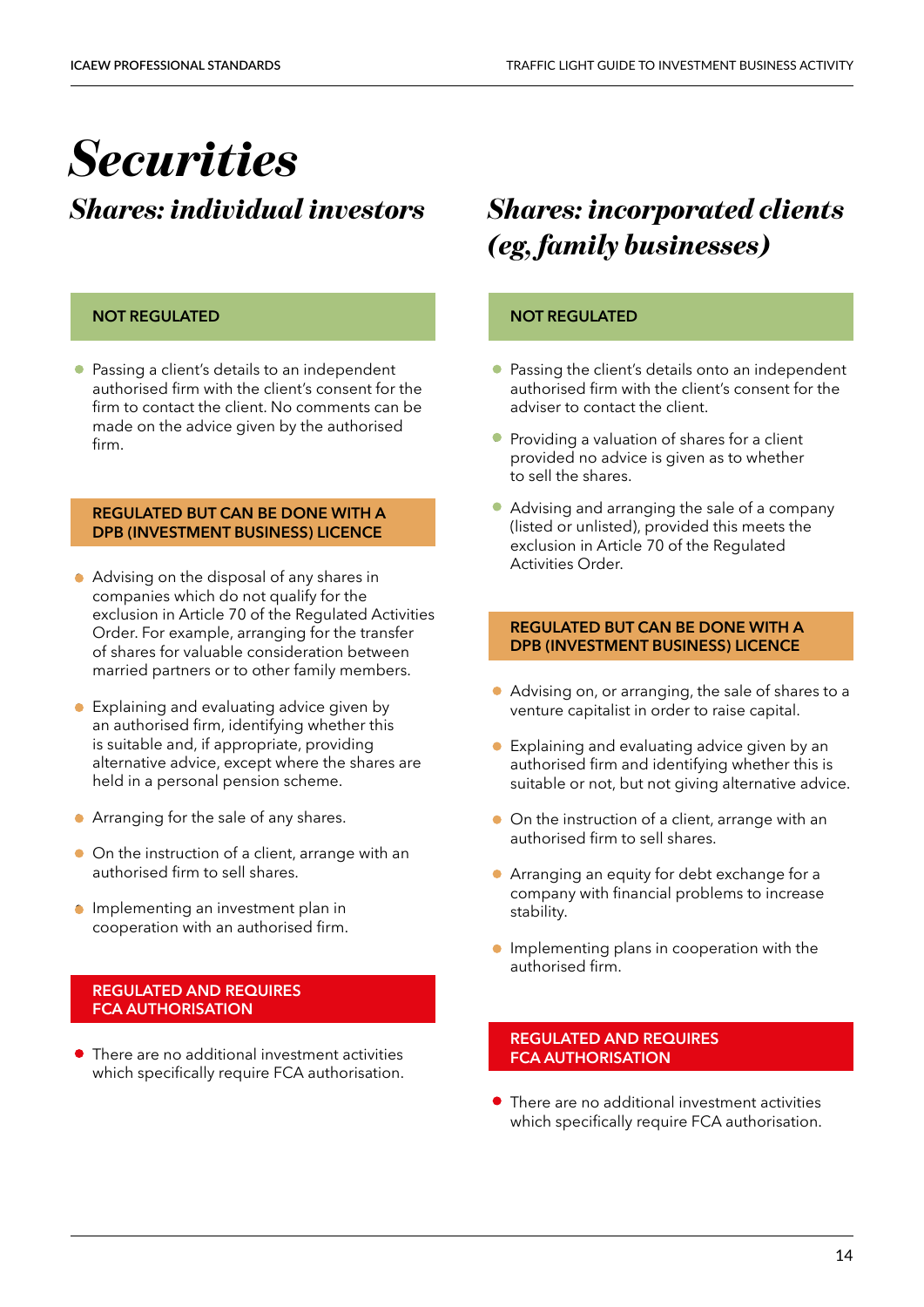### *Stocks and shares ISAs, corporate bonds, gilts, unit and investment trusts and open-ended investment companies*

#### **NOT REGULATED**

- Passing a client's details to an independent authorised firm with the client's consent for the firm to contact the client. No comments can be made on the advice given by the authorised firm.
- The giving of advice by a trustee or personal representative to sell an investment where they give this to a fellow trustee or personal representative or to a beneficiary under the trust, will or intestacy concerning their interest in the trust fund or estate provided no remuneration is received over and above that for services as a trustee.
- Arranging deals in investments, provided the arrangements are made by a person acting as a trustee or personal representative for, or with a view to, a transaction to be entered into either:
	- by that person and a fellow trustee or personal representative (acting in their capacity as such); or
	- by a beneficiary under the trust, will or intestacy.

Provided no remuneration received by the individual (or accountancy firm) over and above that for services as a trustee.

#### **REGULATED BUT CAN BE DONE WITH A DPB (INVESTMENT BUSINESS) LICENCE**

- Providing the client with advice which leads to arranging the disposal of an investment. For example, in the course of tax advice or tax planning, the selection of realisable investments that have unrealised capital gains that give rise to opportunities equivalent to a 'bed and breakfast' type arrangement.
- On the instruction of a client, arrange with an authorised firm the selling of these types of investments.
- Implementing an investment plan in cooperation with an authorised firm.
- Explaining and evaluating advice given by an authorised firm, identifying whether this is suitable or not and providing alternative advice (unlike accumulation).

#### **REGULATED AND REQUIRES FCA AUTHORISATION**

• There are no additional investment activities which specifically require FCA authorisation.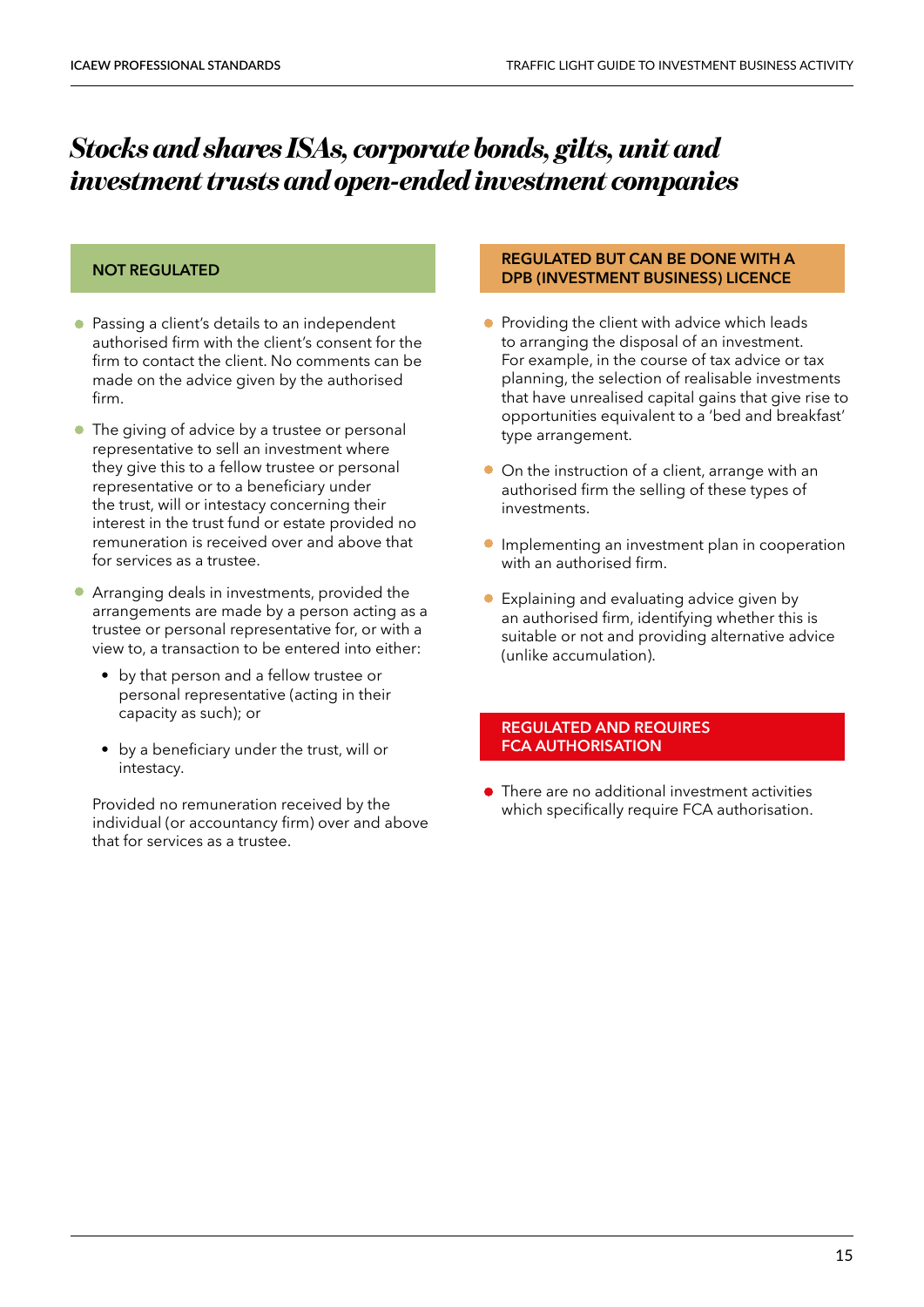# <span id="page-15-0"></span>*Section 3: Personal protection*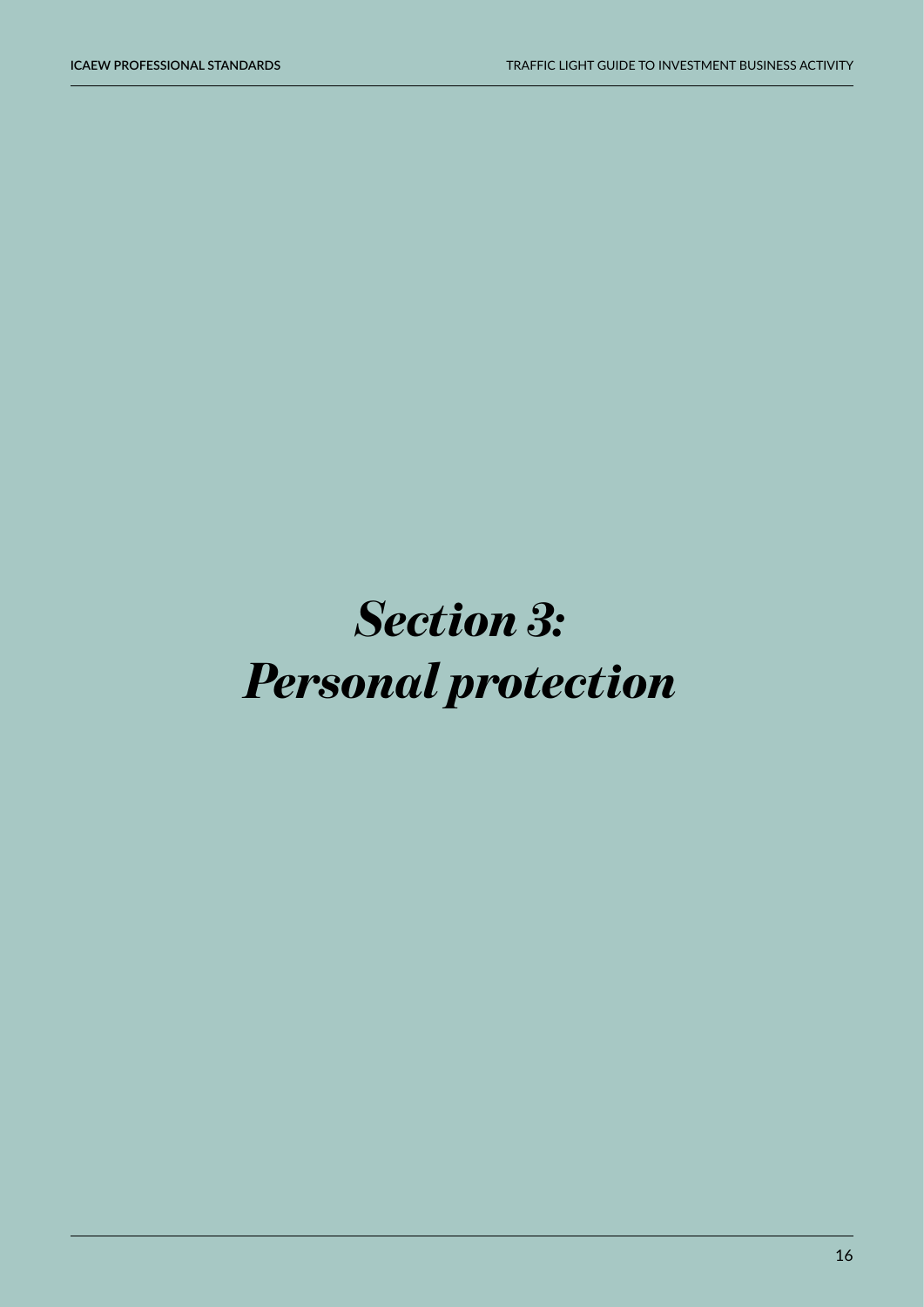### <span id="page-16-0"></span>*Non-investment insurance contracts*

#### **NOT REGULATED**

- Discussing with a client about the need to take out a particular type of insurance (tax fee protection, medical insurance etc) that would be most appropriate, but not discussions on the merits or suitability of specific insurance products.
- Providing the client with the name and contact details of an authorised firm (but not passing client's details to the firm). No comments can be made on the advice given by the authorised firm.
- Providing information to clients about claims and assisting an insurer in the administration and performance of claims handling provided it is not conducted by way of business, for example, no remuneration of any kind is received.

#### **REGULATED BUT CAN BE DONE WITH A DPB (INVESTMENT BUSINESS) LICENCE**

- Discussions with clients on the relative merits and suitability of a specific pure protection insurance contract such as tax fee protection insurance provided this is complementary to other professional services.
- Recommending that a client purchase a particular pure protection insurance contract where this doesn't relate to a large risk.
- Explaining and evaluating advice given by an authorised firm and offering alternatives where the advice is identified as unsuitable.
- Participating in insurance planning in cooperation with an authorised firm.
- On the client's instructions, arranging for an authorised firm to buy, subscribe to or underwrite a particular insurance contract (except large risks). This includes completing a proposal form for a client and/or sending the proposal form to an insurance broker or insurance company.
- **•** Introducing a client to an authorised firm by passing a client's contact details to that firm to contact the client.
- Helping a client in the administration and performance of a particular insurance contract by assisting in the completion of the claim form or notifying the claim on behalf of a client or negotiating with the insurer on behalf of the client (except large risks).

#### **REGULATED AND REQUIRES FCA AUTHORISATION**

• Advice or arrangement of particular insurance contracts where these relate to large risks, or other insurance contracts that are unrelated to the professional services provided by a firm.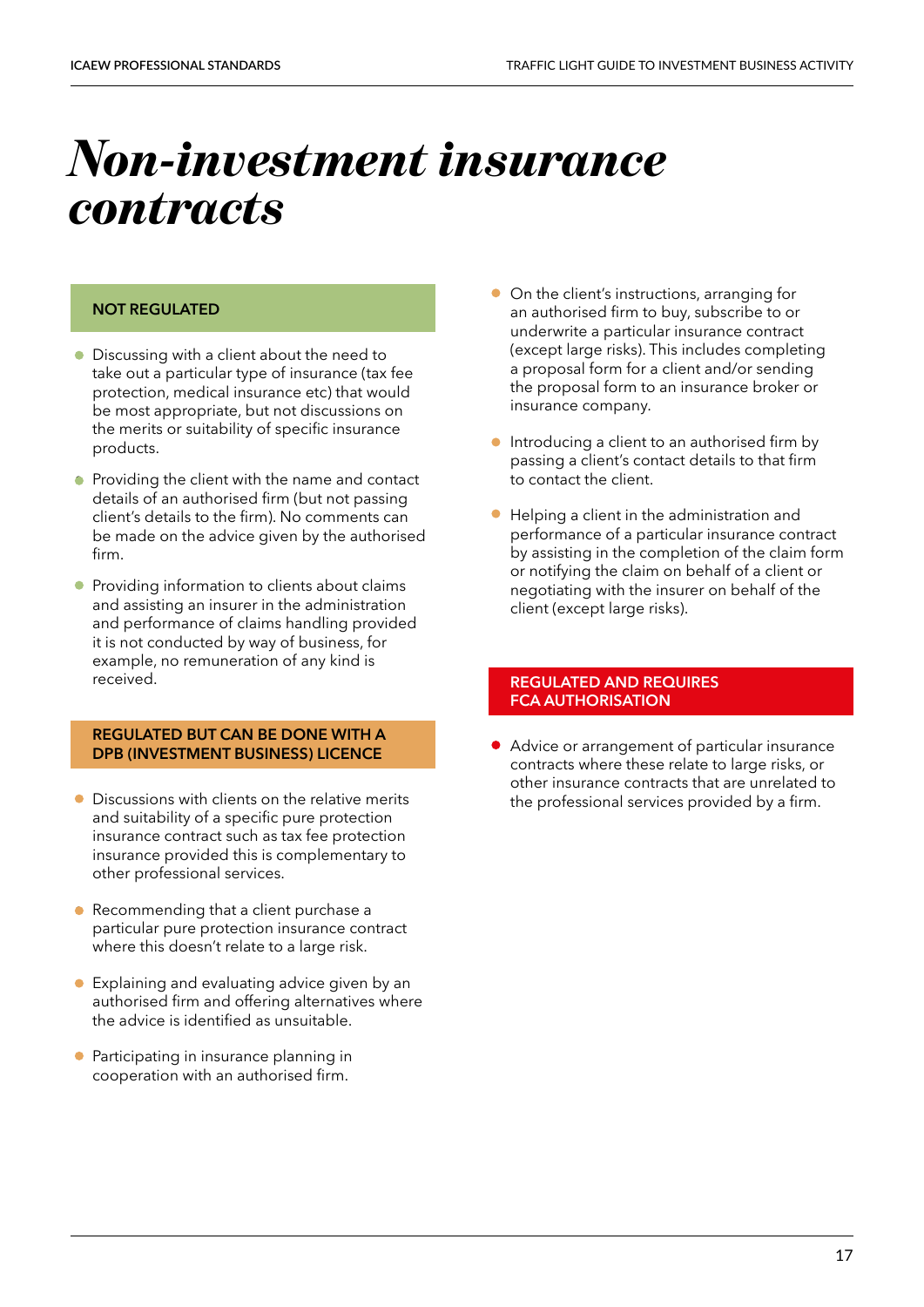# <span id="page-17-0"></span>*Section 4: Estate planning\**

#### **\*PROBATE**

Firms cannot undertake probate work unless they are granted accreditation by ICAEW, which is an approved regulator and licensing authority under the Legal Services Act 2007. Further information is available at [icaew.com/probate](http://icaew.com/probate)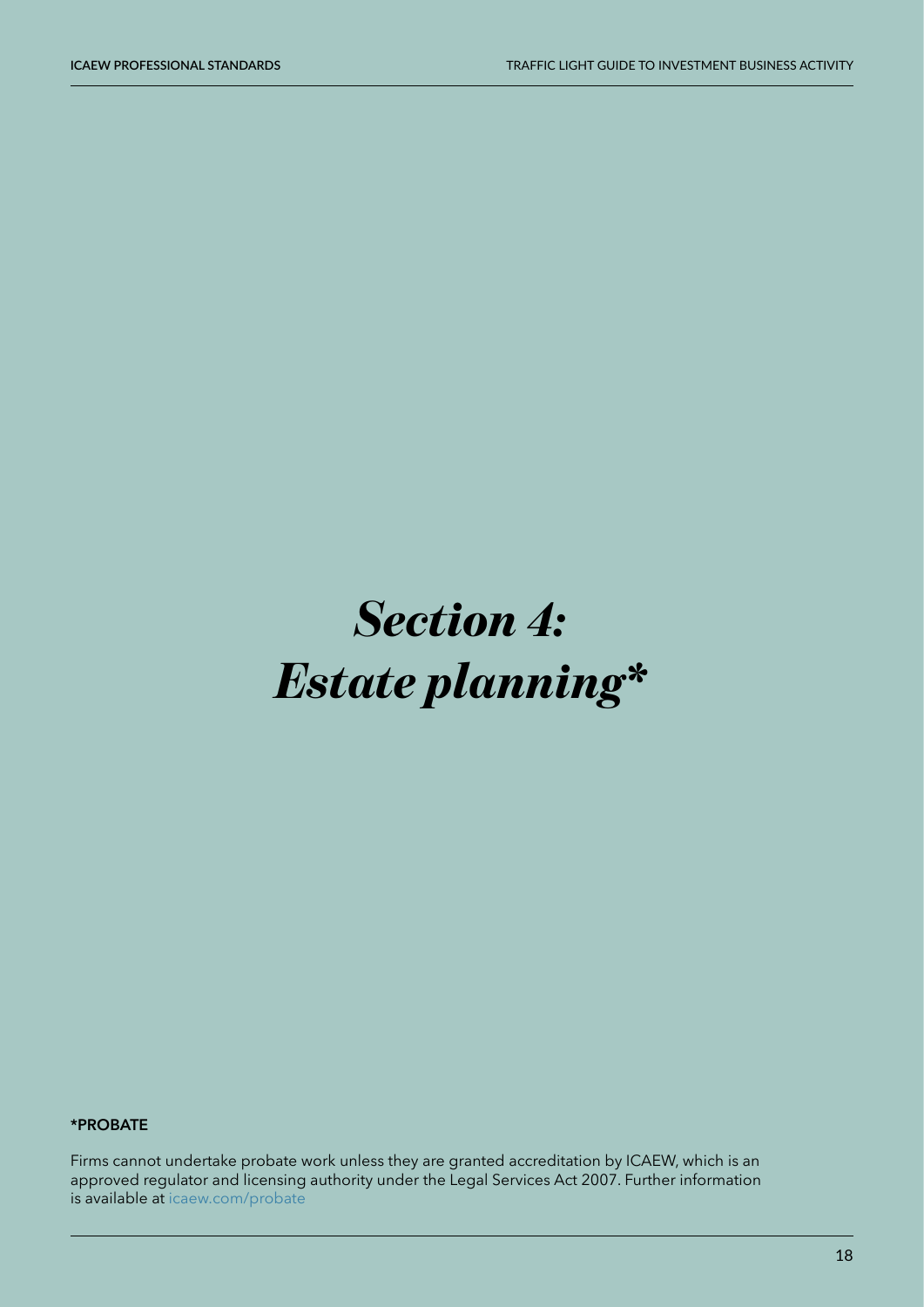### <span id="page-18-0"></span>*Pensions*

#### **NOT REGULATED**

- Providing the client with the name and contact details of an authorised firm (but not passing the details of the client to the authorised firm). No comments can be made on the advice given by the authorised firm.
- Factual discussions with a client about passing their pension onto someone else as part of inheritance tax planning.

#### **REGULATED BUT CAN BE DONE WITH A DPB (INVESTMENT BUSINESS) LICENCE**

- On the instruction of a client, arrange with an authorised firm to dispose of some or all of the rights under a personal pension scheme.
- Passing a client's details to an authorised firm with the client's consent for the firm to contact the client.
- Explaining and evaluating advice given by an authorised firm and identifying whether this is suitable or not.
- **Implementing investment planning in** cooperation with an authorised firm.

#### **REGULATED AND REQUIRES FCA AUTHORISATION**

• Discussions with, or making a recommendation to, a client about the disposal of any rights or interests in a personal pension scheme and carrying out the transaction.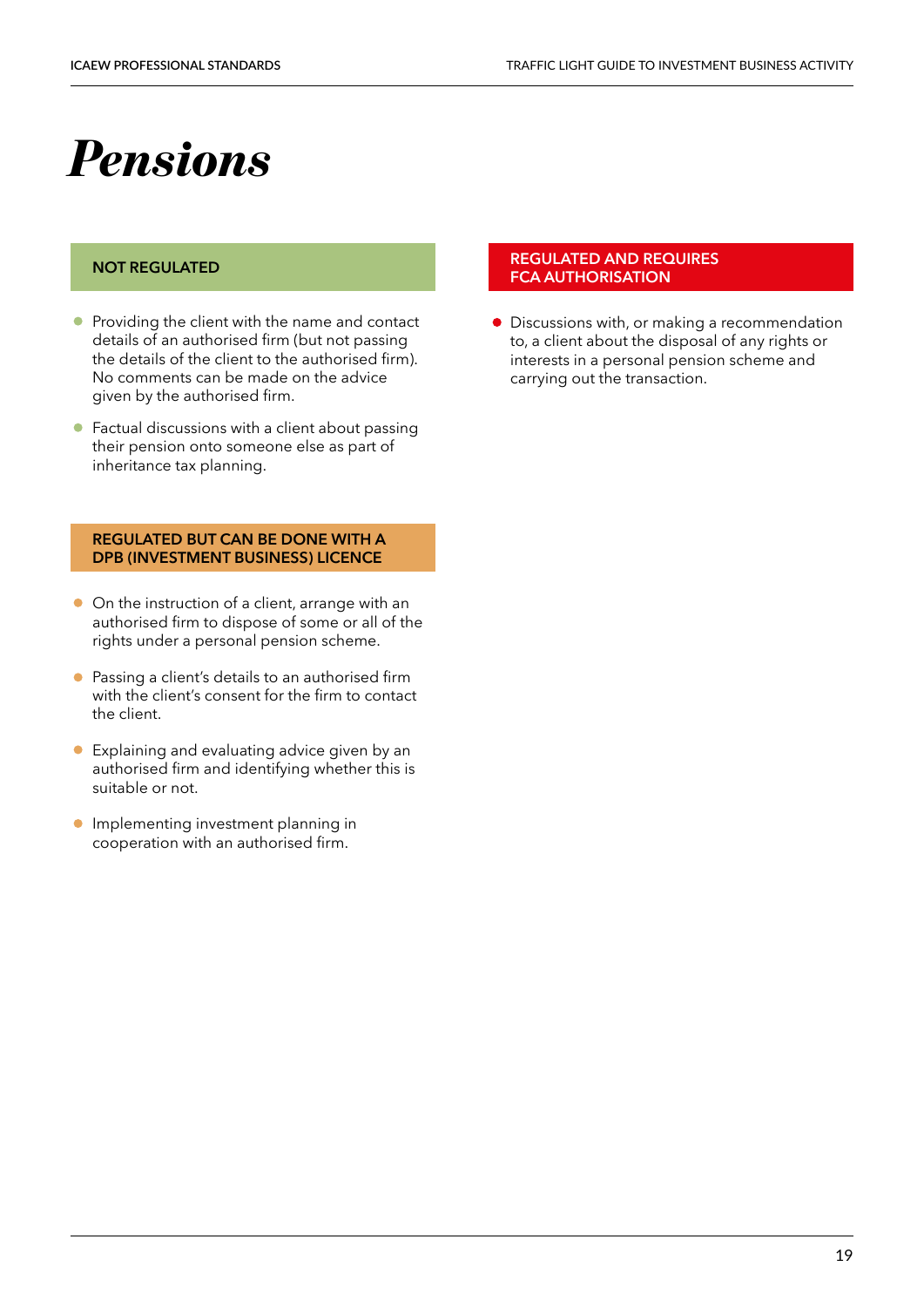## <span id="page-19-0"></span>*Term insurance*

#### **NOT REGULATED**

- Factual discussions at a general level with a client about investments such as term assurance, whole of life insurance, insurance bonds etc, which can be used for tax planning purposes.
- Providing the client with the name and contact details of an authorised firm (but not passing the client's details to the authorised firm). No comments can be made on the advice given by the authorised firm.
- Providing information to clients about claims and assisting an insurer in the administration and performance of claims handling provided it is not conducted by way of business, for example, no remuneration of any kind is received.

#### **REGULATED BUT CAN BE DONE WITH A DPB (INVESTMENT BUSINESS) LICENCE**

- Discussions with clients on the relative merits and suitability of a specific term insurance contract.
- Recommending that a client purchase a particular term assurance policy and executing the transaction provided it is incidental and complementary to the estate planning advice.
- Explaining and evaluating advice given by an authorised firm and offering alternatives where the advice provided is identified as unsuitable.
- Participating in insurance planning in cooperation with an authorised firm.
- On the client's instructions, arrange with an authorised firm to buy, sell, subscribe to or underwrite a particular insurance contract. This includes completing a proposal form for a client and/or sending the proposal form to an insurance broker or insurance company.
- **•** Introducing a client to an authorised firm by passing a client's contact details to that firm for it to contact the client.
- Assisting clients with claims by notifying the claim to the insurer or completing the claim form where remuneration is received for this.

- Discussions with clients on the relative merits and suitability of a specific term assurance contract and recommending that clients purchase a particular contract where it relates to large risks.
- Discussions with, or making a recommendation to, a client to purchase unit linked or convertible term assurance.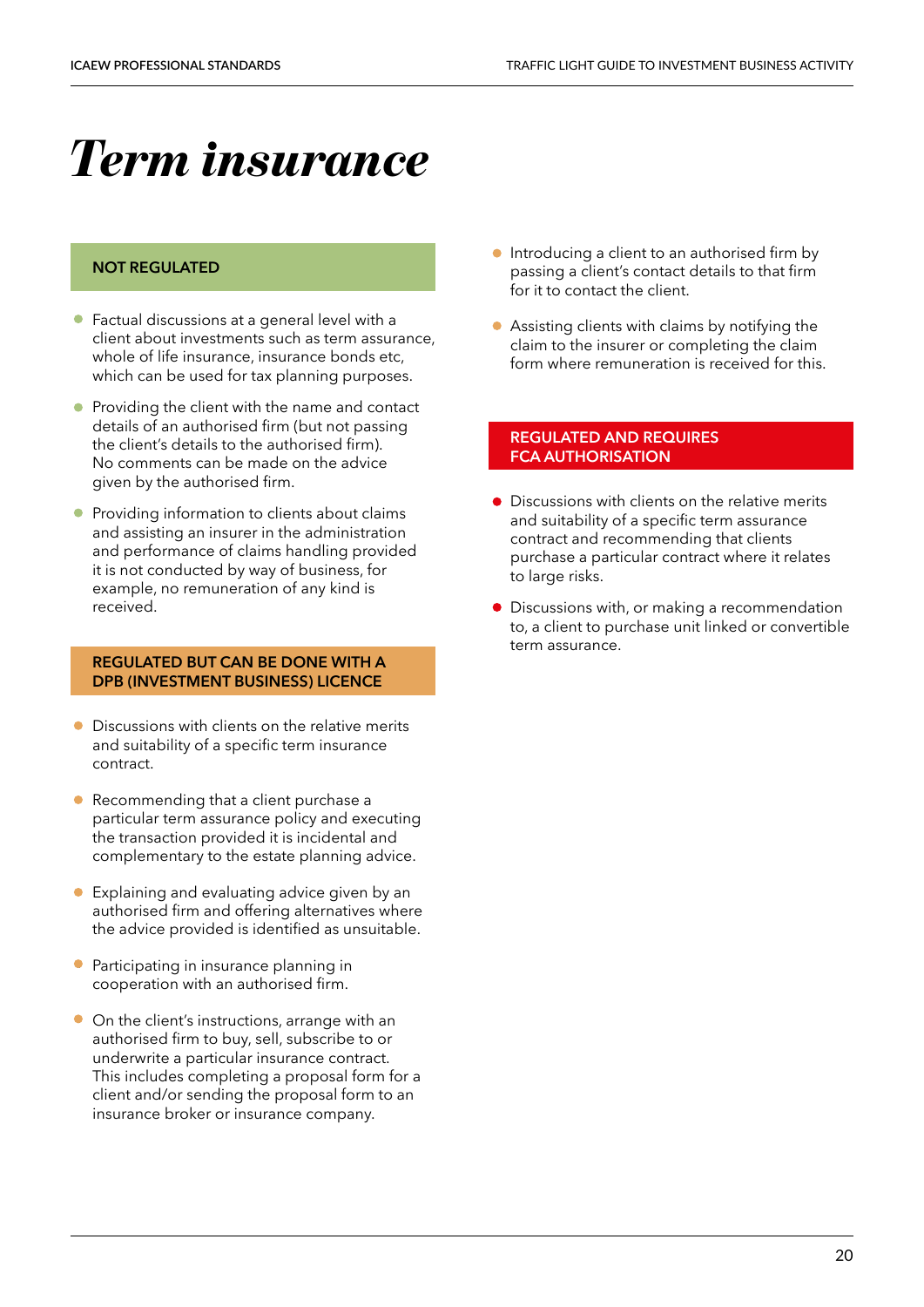## <span id="page-20-0"></span>*Whole of life insurance/insurance bonds*

#### **NOT REGULATED**

- General discussions with a client about different types of investments that provide IHT mitigation, but not discussions on the merits of a specific investment.
- Providing the client with the name and contact details of an authorised firm (but not passing the client's details to the firm).
- Providing information to clients in respect of claims and assisting an insurer in the administration and performance of claims handling.

#### **REGULATED BUT CAN BE DONE WITH A DPB (INVESTMENT BUSINESS) LICENCE**

Further involvement depends on whether or not the product is an insurance-based investment product under the Insurance Distribution Directive. This is a specialist area and the firm should check the position with an FCA authorised individual or firm.

If the product is an insurance-based investment product, any further involvement requires FCA authorisation.

If the product is not an insurance-based investment product, a licensed firm can:

- Explain and evaluate advice given by an authorised firm and offer alternatives where the advice provided is identified as unsuitable.
- Participate in insurance planning in cooperation with an authorised firm.
- On the client's instructions, arrange with an authorised firm to buy, sell, subscribe to or underwrite a particular insurance contract. This includes completing a proposal form for a client and/or sending the proposal form to an insurance broker or insurance company.

- Discussions with clients on the relative merits of the purchase of whole of life insurance or insurance bonds.
- Recommending the purchase of whole of life insurance or insurance bonds and carrying out the transaction.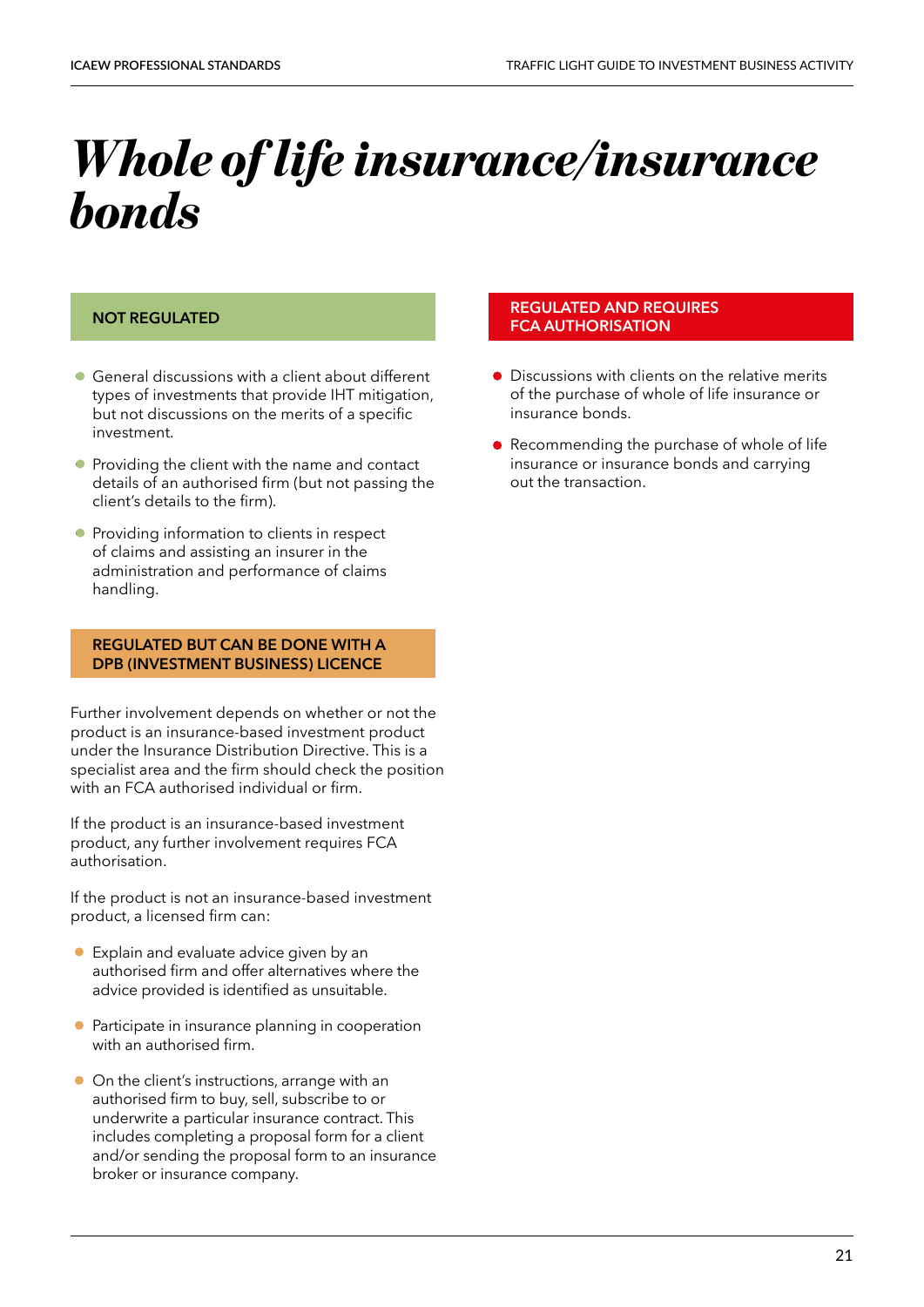# <span id="page-21-0"></span>*Gift and loan and discounted gift trusts*

These should be treated in the same way as whole of life insurance/insurance bonds ([see page 21](#page-20-0)).

# *More information*

#### **DPB (INVESTMENT BUSINESS) LICENCE**

For information about how to apply for a DPB (Investment Business) licence and resources for licensed firms, please visit [icaew.com/dpb](https://www.icaew.com/regulation/dpb-investment-business-licence)

#### **ICAEW PERSONAL FINANCIAL PLANNING (PFP) COMMUNITY**

For those with an interest in personal financial planning, the PFP Community is dedicated to this increasingly important sector of the professional advice market. It provides a portal to access relevant content across a range of subjects that are of interest from either a professional and/ or personal perspective. The community is open to ICAEW members and those that have a professional interest in this area. There is no joining fee. For further details, please visit [icaew.com/pfp](https://www.icaew.com/groups-and-networks/communities/personal-financial-planning-community) 

### *Disclaimer*

#### **NO ADVICE**

The content produced and presented by ICAEW is for general guidance and informational purposes only. It should not be construed as legal, tax, investment, financial or other advice. Furthermore, it should not be considered a recommendation or an offer to sell, or a solicitation of any offer to buy any securities or other form of financial asset.

The information provided by ICAEW is of a general nature and is not specific for any individual or entity. Appropriate and tailored advice or independent research should be obtained before making any such decisions. ICAEW does not accept any liability for any loss or damage which is incurred from you acting or not acting as a result of obtaining ICAEW's visual or audible content.

#### **INFORMATION**

The content used by ICAEW has been obtained from or is based on sources that we believe to be accurate and reliable. Although reasonable care has been taken in gathering the necessary information, we cannot guarantee the accuracy or completeness of any information we publish and we accept no liability for any errors or omissions in the material. You should always carry out your own independent verification of facts and data prior to making any investment, legal or tax decisions.